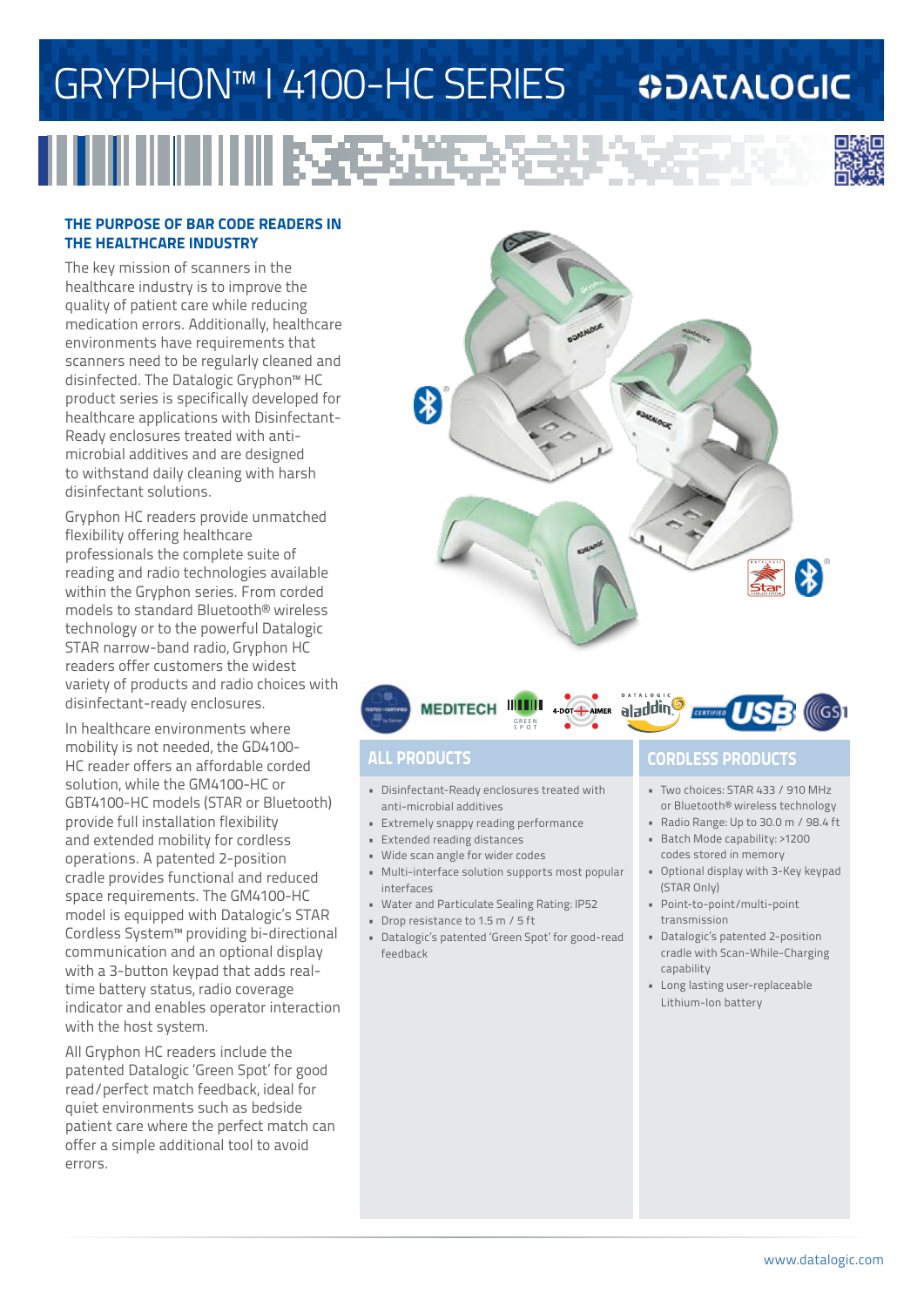# GRYPHON™ I GD4100-HC

## **ODATALOGIC**

| <b>DECODING CAPABILITY</b>                                                                                         |                                                                                                                                                                                                        | <b>READING PERFORMANCE</b>                                                                                                                  |                                                                                                                                                                                                                                            |  |
|--------------------------------------------------------------------------------------------------------------------|--------------------------------------------------------------------------------------------------------------------------------------------------------------------------------------------------------|---------------------------------------------------------------------------------------------------------------------------------------------|--------------------------------------------------------------------------------------------------------------------------------------------------------------------------------------------------------------------------------------------|--|
| 1D / LINEAR CODES<br>POSTAL CODES<br><b>STACKED CODES</b><br><b>ELECTRICAL</b>                                     | Autodiscriminates all standard 1D codes<br>including GS1 DataBar <sup>™</sup> linear codes.<br>China Post<br>GS1 DataBar Expanded Stacked; GS1 DataBar<br>Stacked; GS1 DataBar Stacked Omnidirectional | <b>IMAGER SENSOR</b><br><b>LIGHT SOURCE</b><br>PRINT CONTRAST RATIO (MINIMUM)<br>READ RATE (MAXIMUM)<br>READING ANGLE<br>READING INDICATORS | CCD Solid-State<br>Illumination: Dual LED Array 630 - 670 nm<br>15%<br>325 reads/sec.<br>Pitch: 65°; Roll (Tilt): 35°; Skew (Yaw): 65°<br>Beeper (Adjustable Tone and Volume); Datalogic<br>'Green Spot' Good Read Feedback; Good Read LED |  |
| Operating (Typical): 245 mA @ 5 VDC; Standby/<br><b>CURRENT</b>                                                    |                                                                                                                                                                                                        | RESOLUTION (MAXIMUM)                                                                                                                        | 0.076 mm / 3 mils                                                                                                                                                                                                                          |  |
| <b>INPUT VOLTAGE</b>                                                                                               | Idle (Typical): 120 mA @ 5 VDC<br>$4.75 - 5.25$ VDC                                                                                                                                                    | <b>READING RANGES</b>                                                                                                                       |                                                                                                                                                                                                                                            |  |
|                                                                                                                    |                                                                                                                                                                                                        | <b>TYPICAL DEPTH OF FIELD</b>                                                                                                               | Minimum distance determined by symbol length                                                                                                                                                                                               |  |
| <b>ENVIRONMENTAL</b>                                                                                               |                                                                                                                                                                                                        |                                                                                                                                             | and scan angle.<br>Printing resolution, contrast, and ambient light                                                                                                                                                                        |  |
| AMBIENT LIGHT<br>DROP RESISTANCE                                                                                   | 0 - 100.000 lux<br>Withstands repeated drops from 1.5 m / 5.0 ft<br>onto a concrete surface.                                                                                                           |                                                                                                                                             | dependent.<br>5 mils: 6.0 to 18.0 cm / 2.3 to 7.0 in<br>7.5 mils: 3.5 to 30.0 cm / 1.4 to 11.7 in                                                                                                                                          |  |
| ESD PROTECTION (AIR DISCHARGE)<br>HUMIDITY (NON-CONDENSING)<br>PARTICULATE AND WATER SEALING<br><b>TEMPERATURE</b> | 16 kV<br>$0 - 90%$<br><b>IP52</b><br>Operating: 0 to 55 °C / 32 to 131 °F                                                                                                                              |                                                                                                                                             | 10 mils: 2.0 to 45.0 cm / 0.8 to 17.7 in<br>13 mils: 3.0 to 60.0 cm / 1.2 to 23.4 in<br>20 mils: 3.0 to 80.0 cm / 1.2 to 31.2 in                                                                                                           |  |
|                                                                                                                    | Storage/Transport: -20 to 70 °C / -4 to 158 °F                                                                                                                                                         | <b>SAFETY &amp; REGULATORY</b>                                                                                                              |                                                                                                                                                                                                                                            |  |
| <b>INTERFACES</b>                                                                                                  |                                                                                                                                                                                                        | <b>AGENCY APPROVALS</b>                                                                                                                     | The product meets necessary safety and<br>regulatory approvals for its intended use.                                                                                                                                                       |  |
| <b>INTERFACES</b>                                                                                                  | RS-232 / USB / Keyboard Wedge /<br>Wand Multi-Interfaces                                                                                                                                               | ENVIRONMENTAL COMPLIANCE                                                                                                                    | The Quick Reference Guide for this product can<br>be referred to for a complete list of certifications.<br>Complies to China RoHS; Complies to EU RoHS                                                                                     |  |
| <b>PHYSICAL CHARACTERISTICS</b>                                                                                    |                                                                                                                                                                                                        | <b>LED CLASSIFICATION</b>                                                                                                                   | IEC 60825-1 Class 1 LED Product                                                                                                                                                                                                            |  |
| <b>COLORS AVAILABLE</b><br><b>DIMENSIONS</b>                                                                       | Light Green/Light Grey (Rubber/Plastic)<br>18.1 x 7.1 x 10.0 cm / 7.1 x 2.8 x 3.9 in                                                                                                                   | <b>UTILITIES</b>                                                                                                                            |                                                                                                                                                                                                                                            |  |
| <b>ENCLOSURE</b>                                                                                                   | Disinfectant-Ready Enclosure Treated with                                                                                                                                                              | DATALOGIC ALADDIN™                                                                                                                          | Datalogic Aladdin configuration program is                                                                                                                                                                                                 |  |
| WEIGHT                                                                                                             | <b>Anti-Microbial Additives</b><br>169.0 g / 6.0 oz                                                                                                                                                    | REMOTE HOST DOWNLOAD                                                                                                                        | available for download at no charge.<br>Lowers service costs and improves operations:<br>GD4100                                                                                                                                            |  |

#### **WARRANTY**

WARRANTY 5-Year Factory Warranty

#### **DATALOGIC ADC'S DISINFECTANT-READY ENCLOSURES FOR HEALTHCARE**

Datalogic ADC offers bar code readers designed specifically for the healthcare industry with Disinfectant-Ready enclosures treated with anti-microbial additives that can help fight against the spreading of germs. This is particularly important if the scanner is traveling room-to-room on a medication cart with a nurse. The Disinfectant-Ready enclosures can withstand daily cleaning with harsh chemical cleaning solutions commonly used in a healthcare environment.



| <b>PRODUCT</b>                                         | <b>CHEMICAL CONTENT</b>                                                             |
|--------------------------------------------------------|-------------------------------------------------------------------------------------|
| Sani-Cloth® HB, Sani-Cloth® Plus,<br>Super Sani-Cloth® | Quaternary Ammonium Chloride<br>solution                                            |
| Hepacide Quat II                                       | Virucidal disinfectant cleaner                                                      |
| Alcohol Wipes                                          | 70% Isopropyl Alcohol                                                               |
| CaviWipes™                                             | Isopropanol 10-20%; Ethylene Glycol<br>Monobutyl Ether 1-5%                         |
| Virex® 256                                             | n-Alkyl Dimethyl Benzyl Ammonium<br>Chloride; Didecyl Dimethyl Ammonium<br>Chloride |
| 409® Glass and Surface Cleaner                         | n-Alkyl Dimethyl Benzyl Ammonium<br>Chloride; n-Propoxypropanol                     |
| Windex® Blue                                           | Isopropyl Alcohol                                                                   |
| Clorox® Bleach                                         | Sodium Hypochlorite; Sodium Hydroxide                                               |
| 100% Gentle dish soap and water                        |                                                                                     |

REFER TO THE DEVICE INSTRUCTION MANUAL FOR PROPER CLEANING METHODS WHEN USING THESE CHEMICALS. DISINFECTANTS SHOULD NOT BE SPRAYED OR POURED ONTO THE SCANNER UNIT.

THE SCANNERS MUST ALWAYS BE WIPED DRY AFTER DISINFECTING.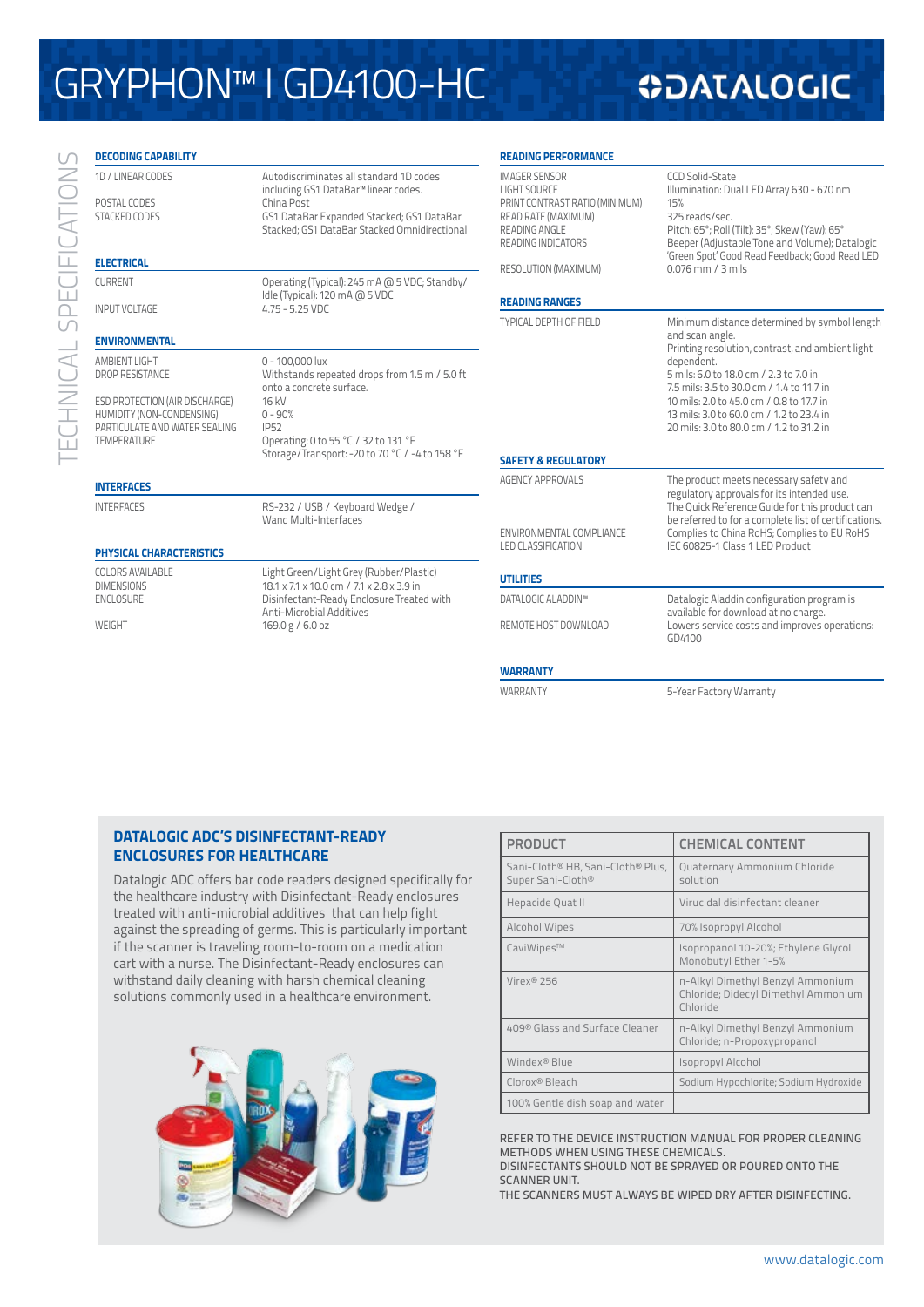# GRYPHON™ I GM4100-HC

## **ODATALOGIC**

| <b>CORDLESS COMMUNICATIONS</b>                                                                                                   |                                                                                                                                                                                                                                                                                                                                 | <b>READING PERFORMANCE</b>                                                                                                                  |                                                                                                                                                                                                                                                                                                                  |  |
|----------------------------------------------------------------------------------------------------------------------------------|---------------------------------------------------------------------------------------------------------------------------------------------------------------------------------------------------------------------------------------------------------------------------------------------------------------------------------|---------------------------------------------------------------------------------------------------------------------------------------------|------------------------------------------------------------------------------------------------------------------------------------------------------------------------------------------------------------------------------------------------------------------------------------------------------------------|--|
| DATALOGIC STAR CORDLESS SYSTEM™                                                                                                  | Effective Radiated Power: 433.92 MHz: < 10 mW:<br>910 MHz: < 1 mW<br>Multi-Point Configuration: Max. Readers per<br>Radio Receiver: 16; Point-to-Point Configuration<br>Radio Frequency: 433.92 MHz; 910 MHz<br>Radio Range (Open Air):<br>433.92 MHz: 30.0 m / 98.4 ft;<br>910 MHz: 15.0 m / 49.2 ft<br>Two Way Communications | <b>LIGHT SOURCE</b><br>PRINT CONTRAST RATIO (MINIMUM)<br>READ RATE (MAXIMUM)<br>READING ANGLE<br>READING INDICATORS<br>RESOLUTION (MAXIMUM) | Illumination: LED Array 630 - 670 nm<br>15%<br>325 reads/sec.<br>Pitch: +/- 65°; Roll (Tilt): +/- 35°; Skew (Yaw): +/- 65°<br>Beeper (Adjustable Tone and Volume); D<br>atalogic 'Green Spot' Good Read Feedback;<br>Good Read LED<br>$0.076$ mm $/$ 3 mils                                                      |  |
| <b>DECODING CAPABILITY</b>                                                                                                       |                                                                                                                                                                                                                                                                                                                                 | <b>READING RANGES</b>                                                                                                                       |                                                                                                                                                                                                                                                                                                                  |  |
| 1D / LINEAR CODES<br>POSTAL CODES<br>STACKED CODES<br><b>ELECTRICAL</b>                                                          | Autodiscriminates all standard 1D codes<br>including GS1 DataBar™ linear codes.<br>China Post<br>GS1 DataBar Expanded Stacked; GS1 DataBar<br>Stacked; GS1 DataBar Stacked Omnidirectional                                                                                                                                      | TYPICAL DEPTH OF FIELD                                                                                                                      | Minimum distance determined by symbol length<br>and scan angle.<br>Printing resolution, contrast, and ambient light<br>dependent.<br>5 mils: 6.0 to 18.0 cm / 2.3 to 7.0 in<br>7.5 mils: 3.5 to 30.0 cm / 1.4 to 11.7 in<br>10 mils: 2.0 to 45.0 cm / 0.8 to 17.7 in<br>13 mils: 3.0 to 60.0 cm / 1.2 to 23.4 in |  |
| <b>BATTERY</b>                                                                                                                   | Battery Type: Lithium-Ion, 2100 mAh<br>Charge Time: External Power: 4 Hours @ 12 VDC                                                                                                                                                                                                                                            |                                                                                                                                             | 20 mils: 3.0 to 80.0 cm / 1.2 to 31.2 in                                                                                                                                                                                                                                                                         |  |
| <b>CRADLE INDICATOR LEDS</b>                                                                                                     | Reads per Charge: 50,000<br>Battery Charging (Red); Charge Completed (Green);<br>Power/Data (Yellow)                                                                                                                                                                                                                            | <b>SAFETY &amp; REGULATORY</b><br><b>AGENCY APPROVALS</b>                                                                                   | The product meets necessary safety and<br>regulatory approvals for its intended use.                                                                                                                                                                                                                             |  |
| <b>CURRENT</b><br><b>INPUT VOLTAGE</b>                                                                                           | Charging (Typical): < 8 W;<br>Operating (Typical): < 2.5 W @ 5 VDC;<br>Standby/Idle (Typical): < 2.5 mA @ 5 VDC<br>$4.75 - 14$ VDC +/-5%                                                                                                                                                                                        | ENVIRONMENTAL COMPLIANCE<br><b>LED CLASSIFICATION</b>                                                                                       | The Quick Reference Guide for this product can<br>be referred to for a complete list of certifications.<br>Complies to China RoHS; Complies to EU RoHS<br>IEC 60825-1 Class 1 LED Product                                                                                                                        |  |
| <b>ENVIRONMENTAL</b>                                                                                                             |                                                                                                                                                                                                                                                                                                                                 | <b>UTILITIES</b>                                                                                                                            |                                                                                                                                                                                                                                                                                                                  |  |
| AMBIENT LIGHT<br>DROP RESISTANCE<br>ESD PROTECTION (AIR DISCHARGE)<br>HUMIDITY (NON-CONDENSING)<br>PARTICULATE AND WATER SEALING | 100,000 lux<br>Withstands repeated drops from 1.5 m / 5.0 ft<br>onto a concrete surface.<br>16 kV<br>$5 - 95%$<br><b>IP52</b>                                                                                                                                                                                                   | DATALOGIC ALADDIN™<br>OPOS / JAVAPOS<br>REMOTE HOST DOWNLOAD                                                                                | Datalogic Aladdin configuration program is<br>available for download at no charge.<br>OPOS Utilities are available for download at no<br>charge.<br>Lowers service costs and improves operations:<br>BC4010                                                                                                      |  |
| <b>TEMPERATURE</b>                                                                                                               | Operating: 0 to 50 °C / 32 to 122 °F<br>Storage/Transport: -20 to 70 °C / -4 to 158 °F                                                                                                                                                                                                                                          | <b>WARRANTY</b>                                                                                                                             |                                                                                                                                                                                                                                                                                                                  |  |
| <b>INTERFACES</b>                                                                                                                |                                                                                                                                                                                                                                                                                                                                 | WARRANTY                                                                                                                                    | 3-Year Factory Warranty                                                                                                                                                                                                                                                                                          |  |
| <b>INTERFACES</b>                                                                                                                | RS-232 / USB / Keyboard Wedge /<br>Wand Multi-Interface                                                                                                                                                                                                                                                                         |                                                                                                                                             |                                                                                                                                                                                                                                                                                                                  |  |
| PHYSICAL CHARACTERISTICS                                                                                                         |                                                                                                                                                                                                                                                                                                                                 |                                                                                                                                             |                                                                                                                                                                                                                                                                                                                  |  |
| COLORS AVAILABLE<br><b>DIMENSIONS</b><br><b>DISPLAY</b>                                                                          | Light Green/Light Grey (Rubber/Plastic)<br>Cradle: 18.6 x 9.9 x 5.6 cm / 7.3 x 3.9 x 2.2 in<br>Reader: 18.1 x 7.1 x 10.0 cm / 7.1 x 2.8 x 3.9 in<br>Display Type: GM4100-HC-D Only: Graphic with<br>backlight; Font Dimensions: User selectable                                                                                 |                                                                                                                                             |                                                                                                                                                                                                                                                                                                                  |  |
| <b>ENCLOSURE</b>                                                                                                                 | (4 lines x 16 columns default);<br>Screen Dimensions: 32 x 96 pixels<br>Disinfectant-Ready Enclosure Treated with<br>Anti-Microbial Additives                                                                                                                                                                                   |                                                                                                                                             |                                                                                                                                                                                                                                                                                                                  |  |

TECHNICAL SPECIFICATIONS TECHNICAL SPECIFICATIONS

Anti-Microbial Additives KEYPAD GM4100-HC-D Only: 3-Key Keypad WEIGHT Cradle: 246.0 g / 8.7 oz Reader: 225.0 g / 8.0 oz